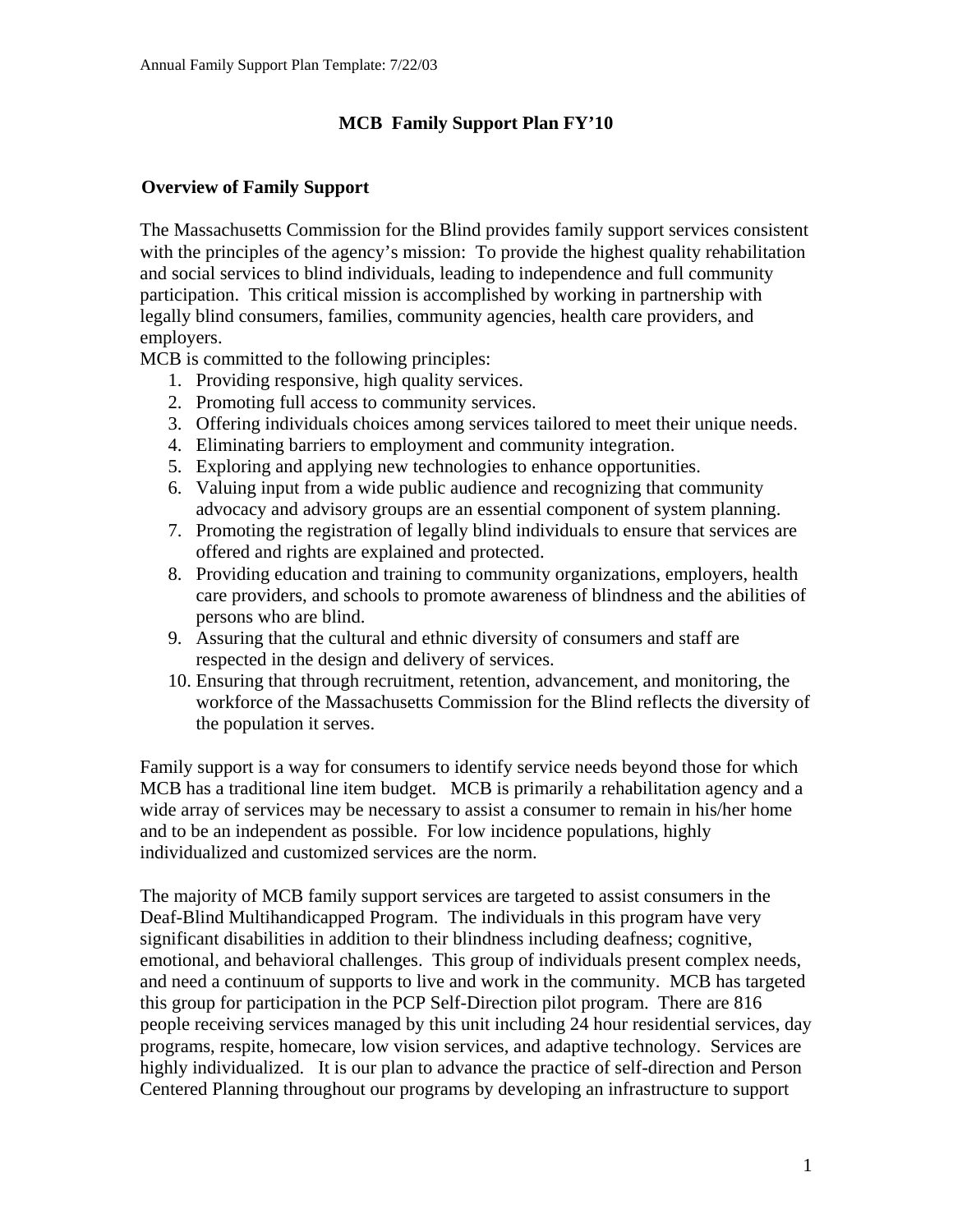self-direction as an option for everyone currently receiving residential services and for those turning 22, to develop and implement a person centered planning process for this group, and to develop options for individual budgets. In FY 09, this service model was offered to all families of transitioning youth with residential needs. In addition, MCB piloted a program of supported housing for individuals with multiple challenges in FY 09. Each service plan began with a PCP process and through that process, highly individualized services were developed to help each individual reach their goals and dreams. PCP training has been provided to all staff in our Vocational Rehabilitation and Deaf Blind units. MCB fully embraces this philosophy.

Examples of support services currently provided include: funding for housing adaptations, private-duty nursing, rent, utilities, transportation, and short term PCA services. Such services are provided when there is no other traditional resource such as MassHealth available to the family.

MCB also has a more limited program of family support services under its Independent Living Social Services Program. Services provided under this program have included: hippotherapy for children with multiple challenges; furniture and household goods for a consumer leaving a shelter moving into an apartment; funding for swimming lessons to enhance community integration; and funding for basic services such as winter clothes and utility bills.

MCB's primary network is comprised of counselors, social workers and consumers, working in partnership toward goals that are agreed upon after full consultation. Selfdirection and consumer choice are the guiding principles in all service planning.

MCB seeks input and advice from its various advisory boards; MCB listens to and responds to our consumers.

# **I. Family Empowerment**

MCB has for many years sought and received input from legally blind consumers. Our consumer community is very well organized and very effective in advocating at the local, state, and national level. MCB seeks input and advice from its various advisory boards as well as individual consumers and families. MCB's program of flexible family supports is incorporated into its Comprehensive Annual Independent Living Services Plan. Public hearings on this plan are held across the state in September of each year. MCB publicizes these hearing on its website, through its weekly taped telephone consumer information line, and through the radio reading network. Hearing notices are mailed to agencies and consumers who have expressed interest. These forums provide the opportunity for families to provide substantial input into our policies.

MCB has a number of active advisory boards that meet regularly. These include six Regional Advisory Councils, and a statewide Rehabilitation Council that has a major role in the agency's policy development. The majority of the members of these councils are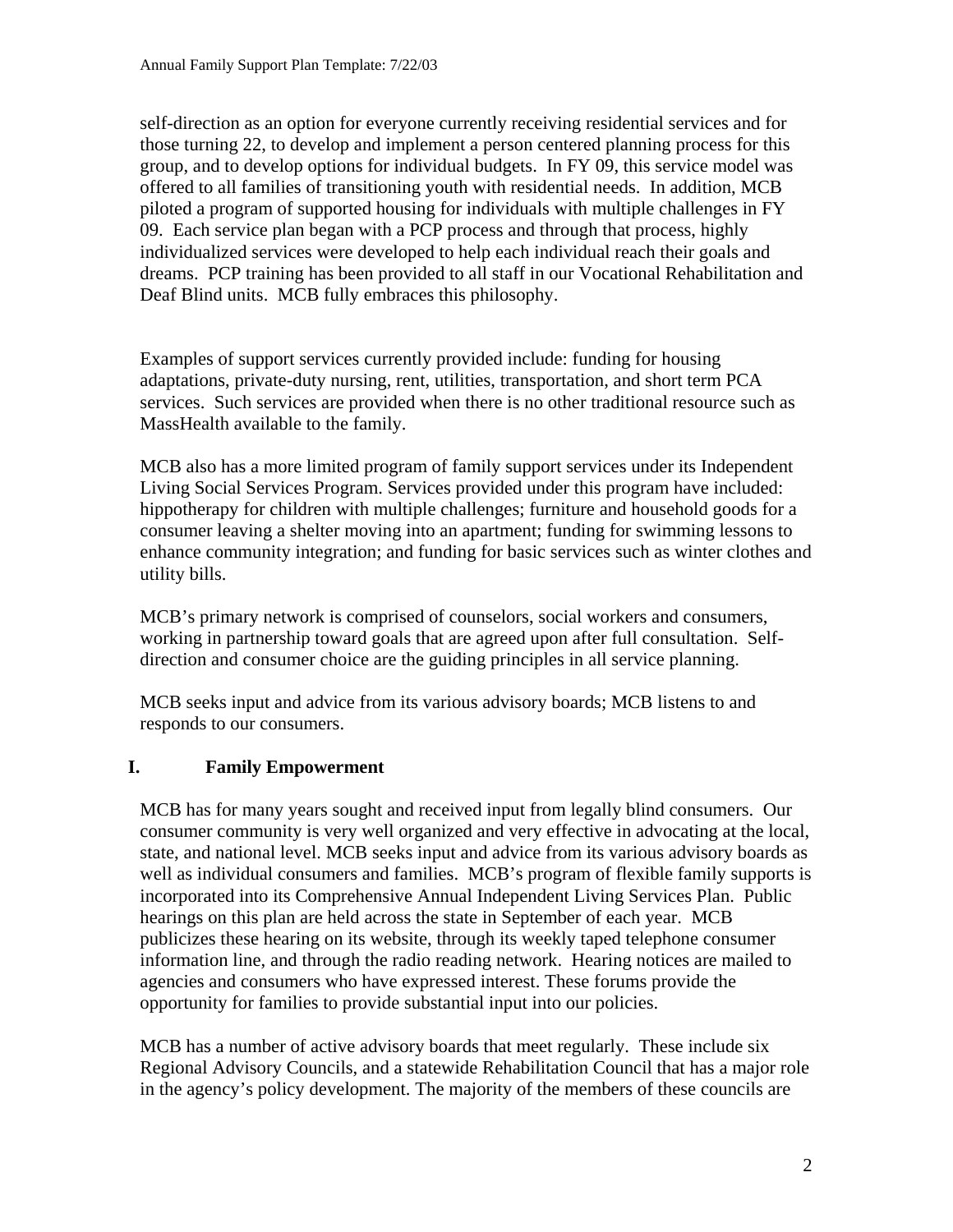legally blind consumers. Some parents of legally blind children and family members of legally blind persons also attend and participate on these advisory boards. There are also positions on the council designated for key stakeholders including the Massachusetts Department of Education, the Federation for Children with Special needs, and the National Federation of the Blind. In addition, the agency has developed a Youth Advisory Council during FY 09 to increase the input from this group and to hear their fresh and creative ideas. Leadership skills development is a focus of this group.

MCB will continue to encourage more participation of parents of legally blind children and family members of legally blind persons on these various advisory boards. In FY 09. parents of individuals with deaf blindness organized a "town hall" forum with the Commissioner and Assistant Secretary to share their concerns.

All MCB social, vocational and independent living services are planned and provided in partnership with the consumer; consumer choice is an overriding principle and policy that all MCB direct service staff honor.

# **II. Family Leadership Development**

Families and consumers are informed of conferences and trainings by MCB counselors. MCB staff and consumers participate in a wide variety of conferences on topics ranging form Transition from School to Work, Low Vision Rehabilitation, and Employment issues to name a few.

A number of family members are involved in the activities of the Association of Massachusetts Educators of Students with Visual Impairments and the Massachusetts Association for Parents of the Visually Impaired.

Many other consumers have participated on agency advisory boards and have developed exceptional leadership skills.

# **III. Family Support Resources and Funding**

MCB tries to serve as many consumers as possible based on availability of funds. As mentioned earlier, the majority of the family support services that MCB provides are targeted to consumers in its Deaf-Blind Multihandicapped Program. During FY 2009, MCB allocated \$240,000 for family support services for this group. Approximately, 200 consumers and families were served, double the number served in the previous year. The typical expenditure per family was between \$500 and \$1000, however the amounts were flexible based on need. MCB is projecting that approximately 200 consumers/families will be served in FY 2010 depending on funding, MCB is currently working on an RFR as our current procurement vehicle (DMR-DDS) has expired.

During FY 2009, MCB has also been able to provide flexible family supports to approximately 76 consumers/families under its social services and independent living programs with approximately \$134,000 in combined state and federal funds. The agency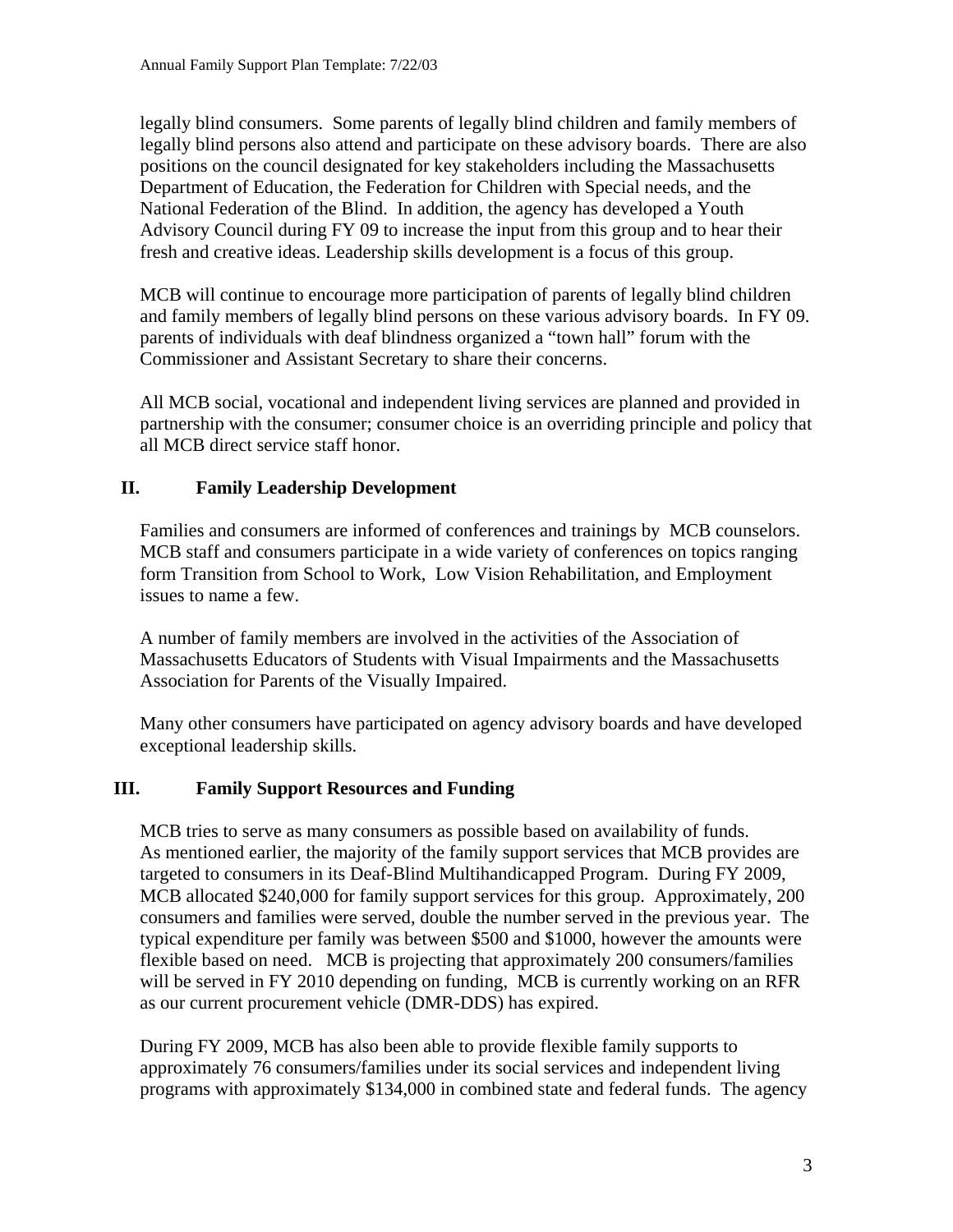expects to have the same funding available in FY 2010 and to serve the same number of consumers/families once our new contracts are in place.

### **IV. Accessing Services and Supports**

During the development of the individual service plan, the consumer/family identifies the customized services that will be needed to reach the identified goals. During regularly scheduled home visits, progress is discussed and possible options explored.

MCB will continue to utilize our field based counselors as the frontline to disseminate information. MCB Advisory Boards will continue their role of advising MCB about consumer/family needs.

It should be mentioned that all legally blind persons have very good access to MCB services due to the mandatory reporting of legal blindness required by Massachusetts law. All newly reported legally blind persons are registered with MCB and contacted by a social worker or counselor to offer services.

Periodically, MCB conducts a census of the approximately 37,000 registrants and, at the same time, renews its offer of information and services. A census began in FY 2009 and is being conducted on region by region basis.

# **V. Culturally Competent Outreach & Support**

MCB is charged with providing services to all persons residing in the Commonwealth who are registered as legally blind. MCB contracts with the Language Line and Catholic Charities for language interpreters. MCB also contracts for ASL and specialized Interpreters for individuals who are deaf blind.

The agency's Staff Development Unit has for a number of years worked to assist staff to better address the needs of traditionally under-served minority groups. As in previous years, a training program on cultural diversity and rehabilitation issues was offered to vocational rehabilitation staff during FY 2009. Cultural competence, especially regarding attitudes about legal blindness, is crucial for the successful rehabilitation of the many ethnic, cultural, religious, linguistically diverse consumers/families that we serve.

In addition, the agency has a Director of Multi-Cultural Outreach who coordinates a formal program of outreach to all minorities and under-served populations in cooperation with grass-roots community organizations and the State Office of Refugees and Immigrants.

# **VI. Interagency Collaboration**